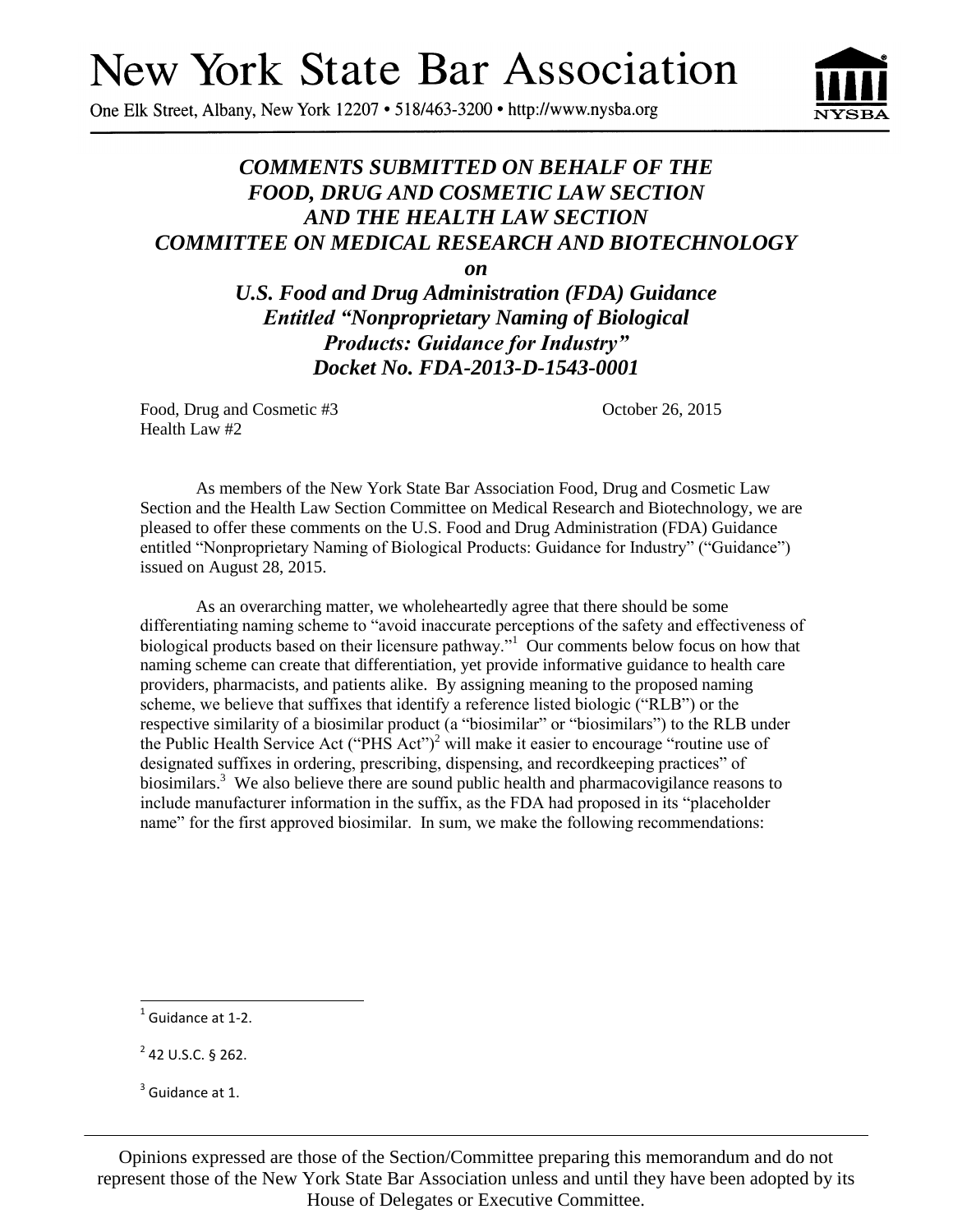- All biological products should have the same core name (as defined in the Guidance). $4\overline{ }$
- Following the core name and hyphen, all biological products should have a multi-letter suffix following the proper name that designates the therapeutic similarity of a biological product, *i.e.*, if the biological product is a RLB (pursuant to 351(a) of the PSH Act), a highly similar biosimilar product (pursuant to  $351(k)(2)$  but not  $351(k)(4)$  of the PHS Act), or an interchangeable biosimilar product (pursuant to  $351(k)(2)$  and  $351(k)(4)$  of the PHS Act). For example, the suffixes could be a two-letter code: "RB" (RLB), "HB" (highly similar biosimilar), or "IB" (interchangeable biosimilar), respectively, similar to the two-letter coding in FDA's related publication, *Approved Drug Products with Therapeutic Equivalence Evaluations* (the "Orange Book").
- To the extent there are multiple RLBs with the same core name, each RLB should be  $\bullet$ provided a distinguishing number coinciding with the sequence when they were approved. So the first RLB using that core name would receive the suffix RB1, and the second RLB with that same core name would receive the suffix RB2, and so on. Similarly, biosimilar versions would receive a distinguishing number to link it with the appropriate RLB, similar to how drugs are linked in. So a highly similar version of RB1 would get the code HB1, and an interchangeable version of RB2 would get the code IB2, and so on, much like multiple reference listed drugs (RLDs) in the Orange Book with different therapeutic equivalence codes.
- Following the core name-hyphen-therapeutic code would be another hyphen and then either 1) the full first name of the manufacture or 2) a readily-identifiable letter code that consistently applies to the same manufacturer, *e.g.* "sndz" for Sandoz.

By adhering to a naming system that denotes the potential interchangeability of the biosimilar, the prescriber or dispenser is on notice of the level of substitutability of the biosimilar while triggering the need to refer to the *Purple Book: Lists of Licensed Biological Products With Reference Product Exclusivity and Biosimilarity or Interchangeability Evaluations* (the "Purple Book") as appropriate to ensure safe and effective use. Since many biologics are administered in a health care setting, accuracy and efficiency are often competing demands. Biosimilar names that flag differentiating characteristics between the products will appropriately limit the amount of investigative time spent by health care providers while simultaneously making these same providers cognizant of the need to evaluate the information provided in the Purple Book.

The Guidance states that there are four main considerations for the proposed suffix naming convention:

1. Ensuring Safe Use for Biological Products;

 $\overline{a}$ 

- 2. Enhancing Biological Product Pharmacovigilance;
- 3. Advancing Appropriate Practices and Perceptions Regarding Biological Products; and,

 $^4$  FDA defines a "proper name" as the nonproprietary name designated by the FDA in the license for a biological product under the PHS Act. Guidance at 2. FDA has proposed that a proper name for any biological product will consist of a core name adopted by the United States Adopted Names Council, which normally is the name of the drug substance in the RLB followed by a hyphen and a "designated suffix" comprised of four lowercase letters to aid in distinguishing products. The designated suffix letters do not connote any meaning. FDA stated that in concept the designated suffix letters would not be: a) promotional, b) include abbreviations commonly used in clinical practice to mean something, c) contain or suggest any drug substance or core name, d) look similar to a currently-marketed product or could cause confusion / medication errors, or e) be similar to another product's suffix designation. *Id*. at 10.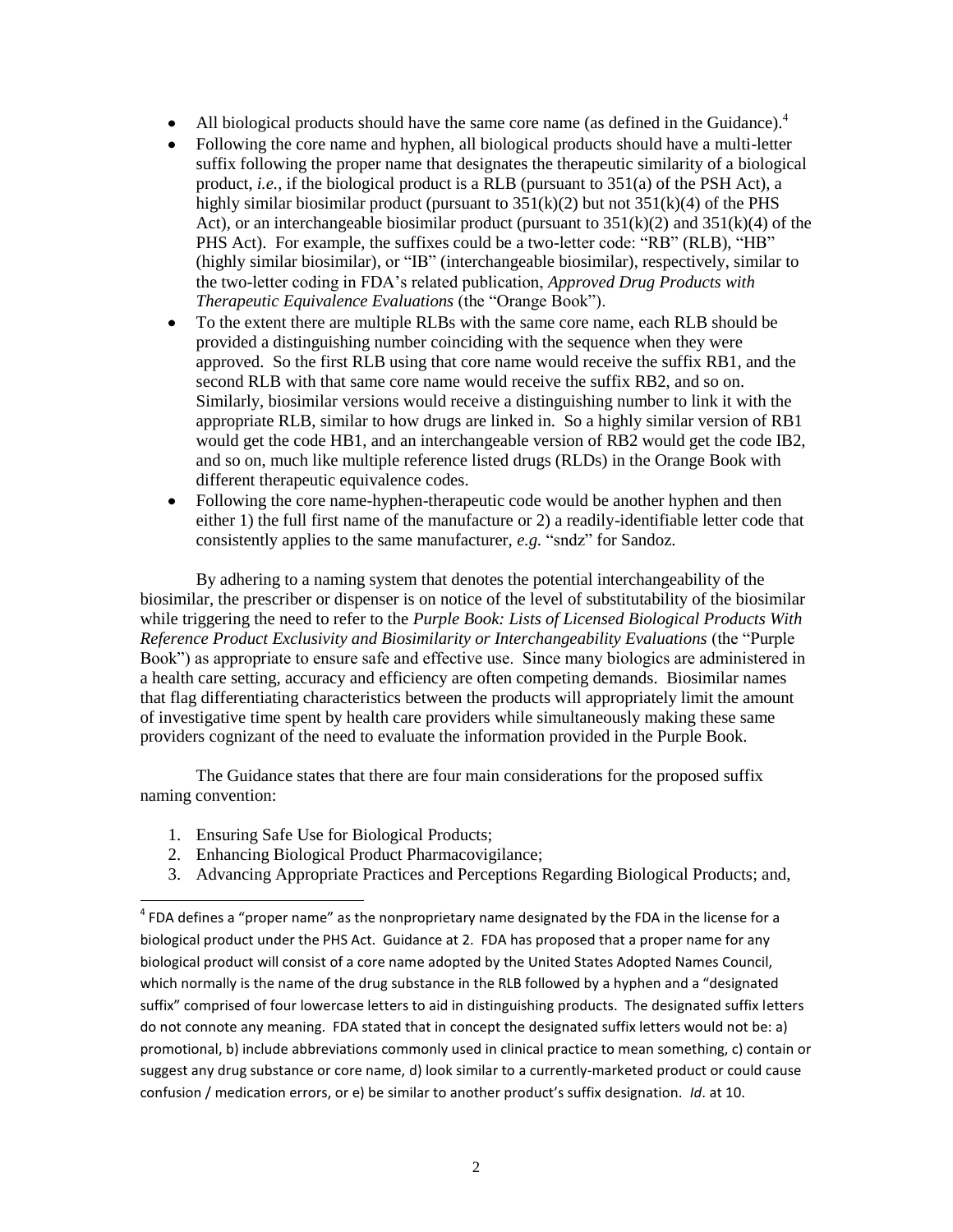4. Prospective and Retrospective Application of Naming Convention.

We believe that our suggested naming convention aligns with these considerations, which we address in turn.

#### **A. Ensuring Safe Use for Biological Products**

Not all biosimilars are created equal. As the Guidance correctly points out, biosimilar products may be licensed for a subset of the RLB indications. Moreover, the route of administration may vary in comparison to the RLB. Because of these differences and the impact these differences may have on the patient, it is critical that prescribers and dispensers select the appropriate biosimilar. Based on our review of the current available literature, it appears that experience in the small molecule space may lead to the misperception that all biosimilars are equal when labeled with the same proper name when, indeed, they are not.<sup>5</sup> Therefore, concern stemming from the potential inappropriate use of biosimilars is tangible and well founded. Applying an informative naming convention may curtail these errors, particularly as the number of biosimilars available to the public increases.

Using a suffix with the core name<sup>6</sup> calls attention to the fact that biosimilars are different than their small molecule counterparts; however, failing to assign meaning to these suffixes may ultimately lead to identification / medication errors or inefficient dispensing. Although there are few biosimilars to date, the number is likely to increase over time, making memorization and categorization of suffixes that are devoid of meaning a difficult, if not futile, exercise. By assigning a meaningful suffix that is correlated to the therapeutic similarity of a biological product, prescribers can quickly select a RLB or make a determination that an interchangeable or highly similar biosimilar product would be sufficient for any given patient.<sup>7</sup> In the event that a prescriber is uncertain whether a highly similar product is appropriate, he or she can refer to the Purple Book and review those biosimilars with the appropriate suffix; the prescriber does not need to look at all of the Purple Book entries listed with the core name to answer this question.

Similarly, a dispenser could easily determine whether the prescription requires the RLB, an interchangeable product, or a highly similar product by using the suggested suffix. We are currently aware of at least sixteen (16) states that allow for the automatic substitution of

 5 *See, e.g*., Joseph P Fuhr, Ph.D., Amitabh Chandra, Ph.D., Jacqueline Vanderpuye-Orgle, Ph.D., John Romley, Ph.D., Suepattra May, Ph.D., and Tiffany Shih, Ph.D., *Product Naming, Pricing, and Market Uptake of Biosimilars*, 4(2) GaBI J. 64 (2015) (noting that in a 2012 survey "67% of respondents assumed that shared non-proprietary names implied it was safe for a patient to be switched between products when prescribing").

 $6$  We advocate using the same proper name for the RLB and biosimilars to show the relationship between the products and to facilitate organization and characterization of biosimilars in databases and the like.

 $^7$  To date, the Purple Book presently includes columns for "BLA STN" [Number], "Product (Proper) Name" [*i.e.*, non-proprietary name], "Proprietary Name", "Date of Licensure", "Date of First Licensure", "Reference Product Exclusivity Expiry Date", "Interchangeable (I) / Biosimilar (B)", and "Withdrawn". Not all RLBs are identified as such in the Purple Book.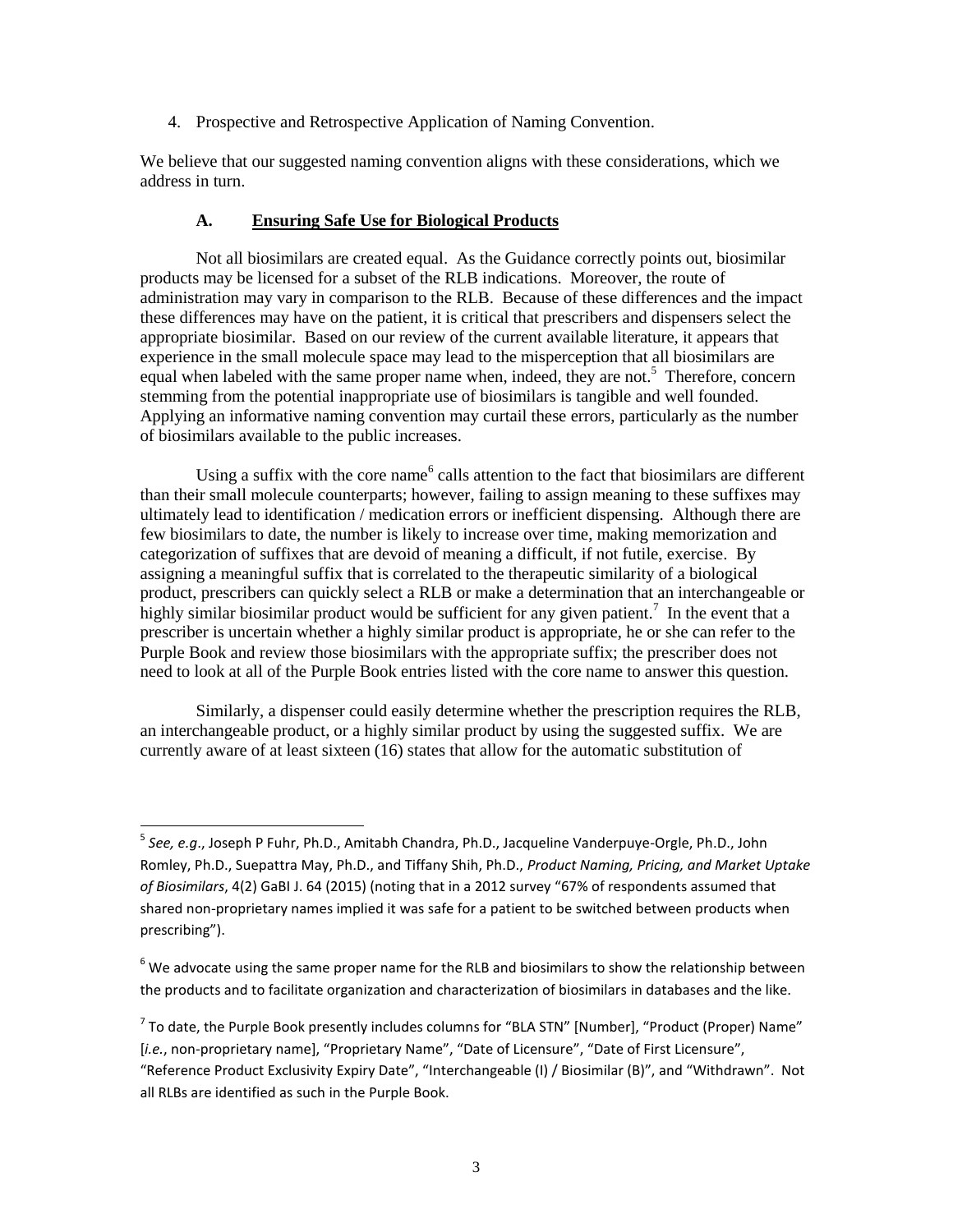interchangeable biosimilar products.<sup>8</sup> In addition, insurers have different reimbursement policies depending on the drug dispersed. Identification of interchangeable products allows pharmacists to more easily and accurately comply with state substitutability laws and insurance plans. Moreover, using a uniform set of codes avoids writing, transcribing, or reading errors that are more likely to occur when the suffix could be an array of any four letters of the alphabet. By using predictable codes, pharmacists are more likely to interpret biological product prescriptions accurately.

Although numerous biosimilars with the same proper name may achieve interchangeability over time, prescribers and insurers can still easily select one biosimilar over another if the manufacturer's name is incorporated into the naming convention. Prescribers will also be able to assess whether the prescription for a biosimilar has deviated for a given patient over time. Should a patient be switched to a different biosimilar, or if a pharmacy stops carrying a biosimilar made by a particular manufacturer, the pharmacist will be able to identify this change immediately and assess whether any notification requirements are triggered. Moreover, pharmacists would be immediately aware of any change in therapeutic similarity status, also triggering additional inspection by a healthcare provider of what the change means.

#### **B. Enhancing Biological Product Pharmacovigilance**

The Guidance notes that the FDA must "have the ability to track adverse events to the specific manufacturer" and must be able to identify the manufacturer quickly.<sup>9</sup> When products share the same proper name, identifying the manufacturer becomes difficult. Therefore, we support FDA's efforts to create a unique naming system for biosimilars to facilitate the identification process in adverse event situations.

Although the four letter code suggested in the Guidance will make the name of a manufacturer's biosimilar unique, it will still take time to track the code to the assigned manufacturer. We suggest including the manufacturer's name in the suffix (or a consistent four letter code for each manufacture across biosimilars) to reduce the time needed to identify the manufacture. Moreover, if the name is easily recognizable to the patient or reporting physician, they can relay that information directly when identifying the name of the biosimilar.

An additional benefit to including the manufacturer's name (or a code that correlates to the manufacturer's name) is that it incentivizes manufacturers to make high quality biological products. Over time, goodwill is associated with the biosimilar and the manufacturer when few adverse events are reported. In addition, should the FDA identify issues in the manufacturing process and send an FDA Form 483 or a warning letter, the public at large can associate this information with a given product made by the manufacturer.

 $\overline{a}$ 

 $^8$  States that allow for substitutability include: California, Colorado, Delaware, Florida, Georgia, Indiana, Louisiana, Massachusetts, North Carolina, North Dakota, Oregon, Tennessee, Texas, Utah, Virginia, and Washington.

<sup>&</sup>lt;sup>9</sup> Guidance at 6.